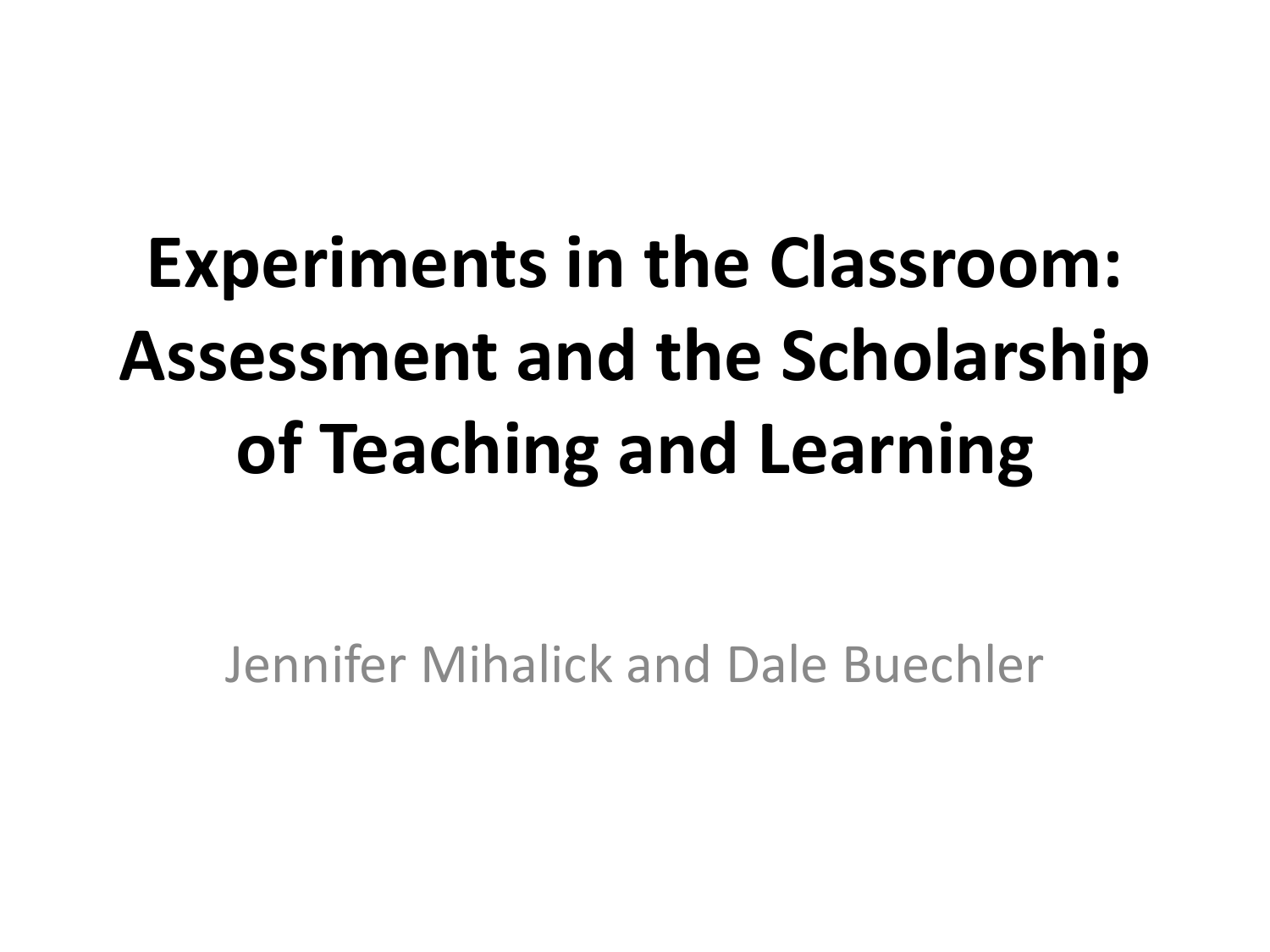#### **How do we know what students are learning?**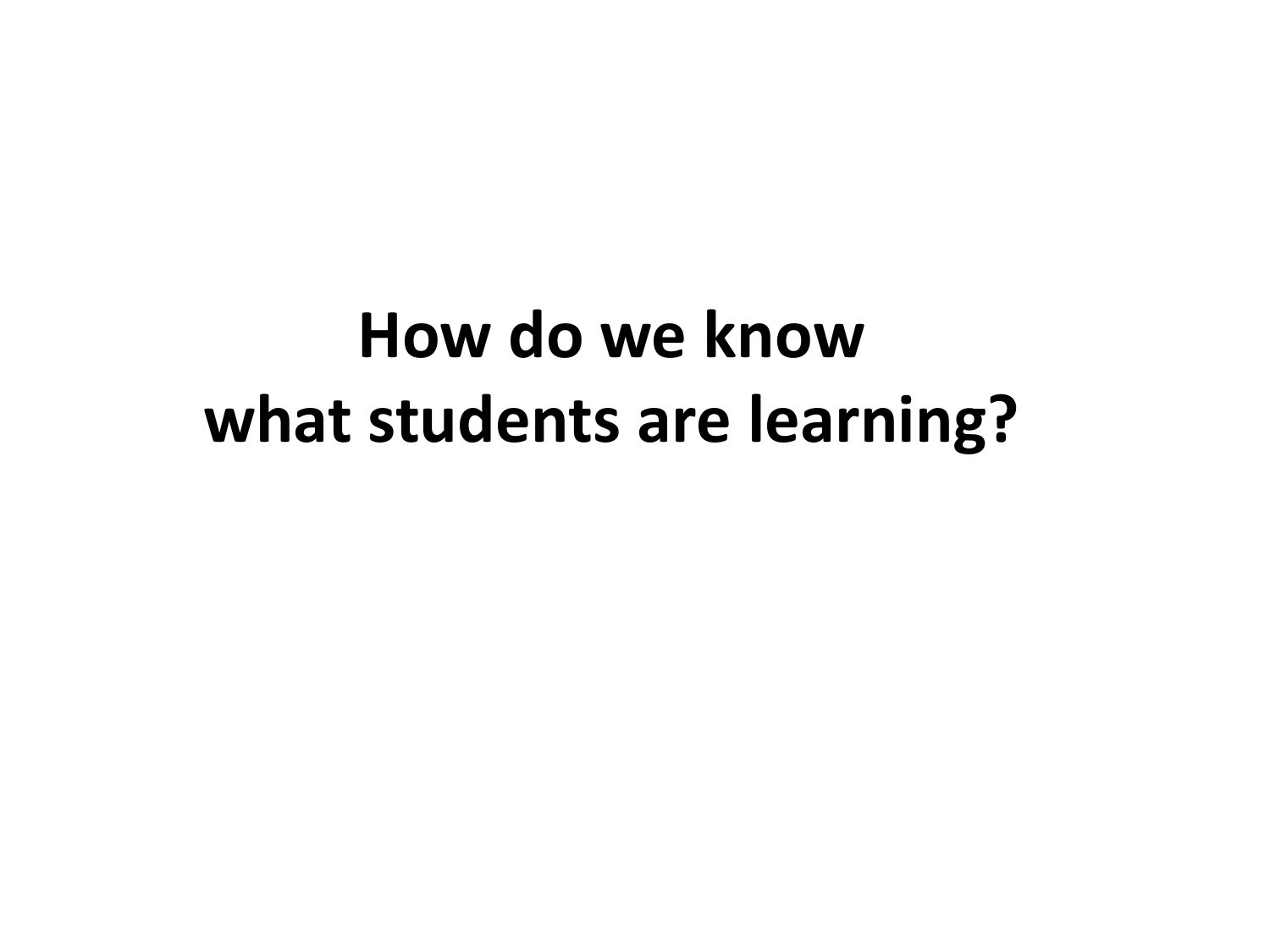## **Learning Objectives**

• What you want them to learn

• How could you tell if they did learn it?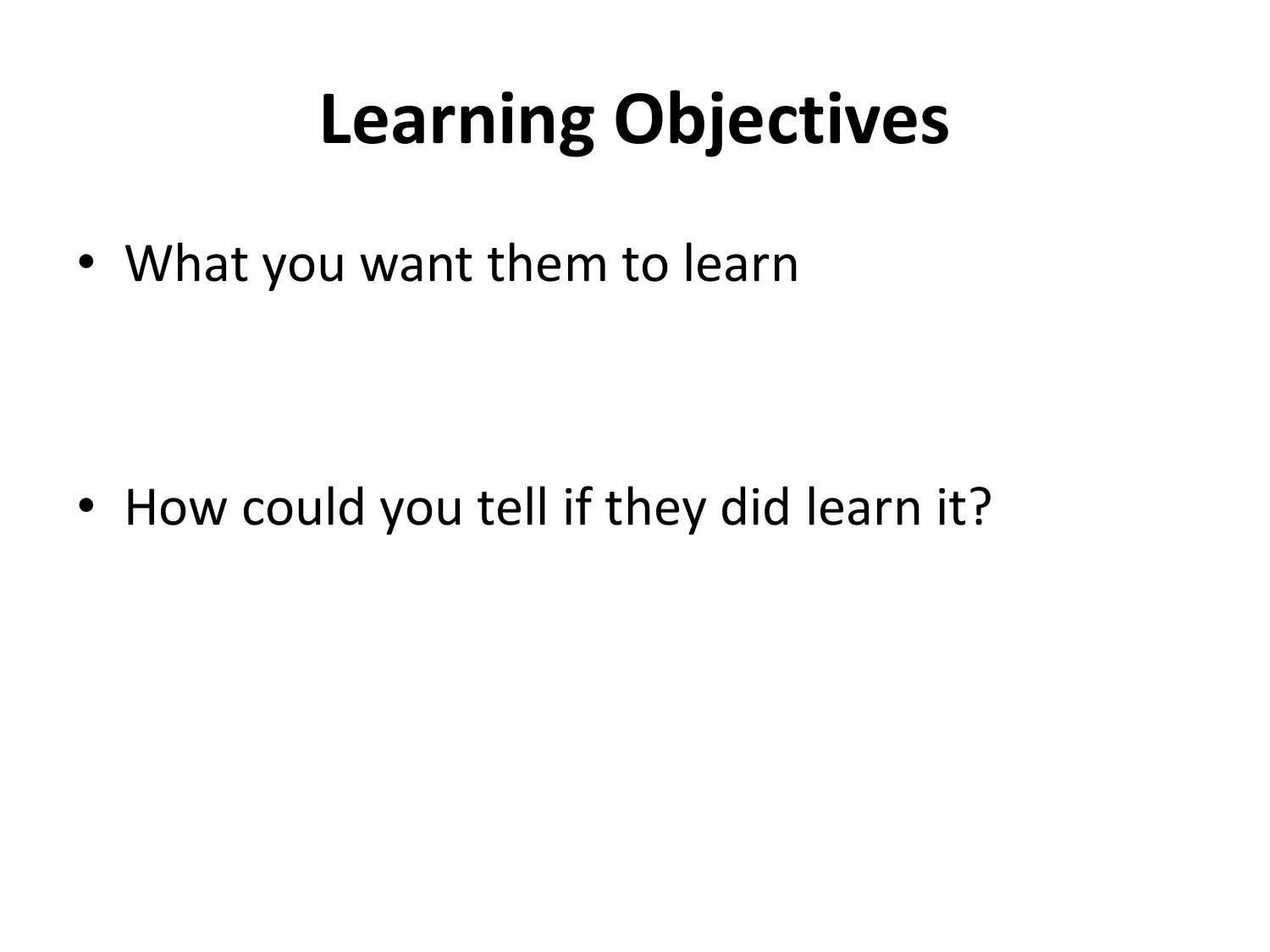#### **Classroom Assessment Techniques**

• Few minutes of class time

• Instructor review after class can also be brief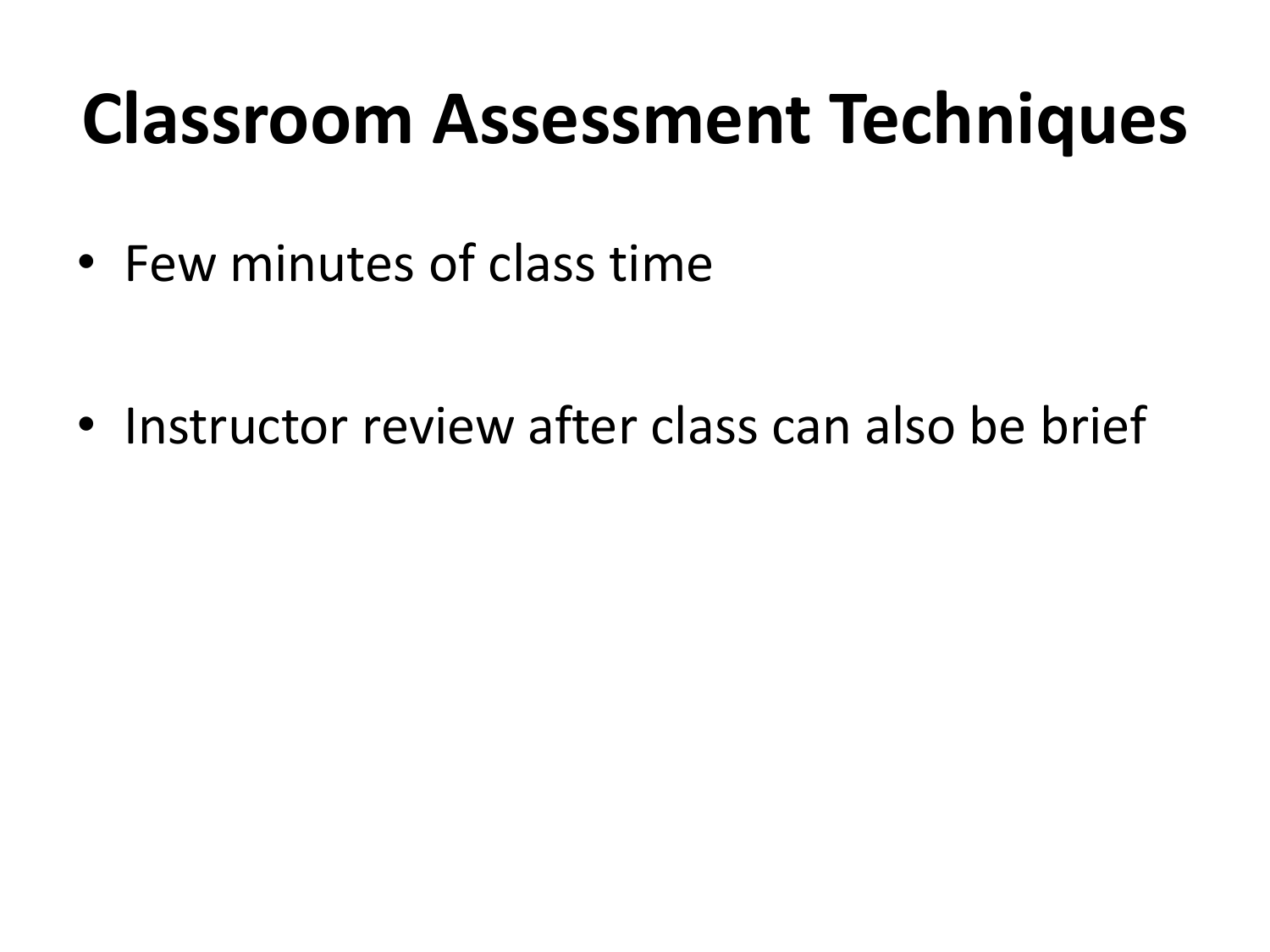### **Classroom Assessment Techniques**

Examples of index card assessments:

- –minute paper
- –muddiest point
- one sentence summary

Student response systems "clickers"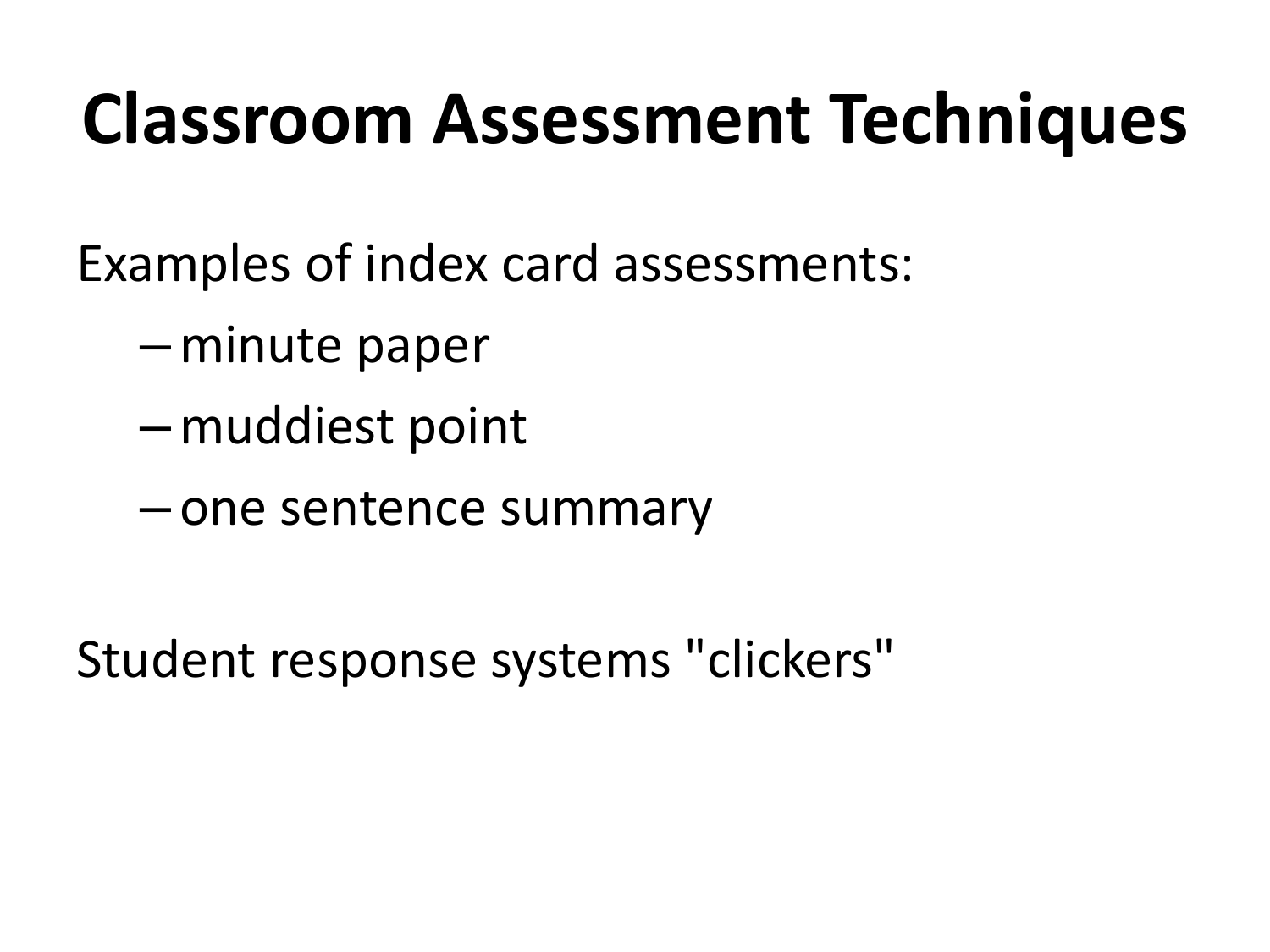

Even the most dedicated college faculty often discover that their students haven't learned what they are trying to teach - and that much of what students do learn

is quickly forgotten after the final exam. Traditional testing methods have been limited measures of student learning, and equally importantly, of limited

Is there a gap between what you're teaching and what vour students are learning?

value for quiding student learning. These methods are often inconsistent with the What do you want your increasing emphasis being placed on the ability of students students to learn? to think analytically, to understand and communicate at

both detailed and "big picture" levels, and to acquire life-long skills that permit continuous adaptation to workplaces that are in constant flux. Moreover, because assessment is in many respects the glue that links the What are they actually learning? components of a course - its content, instructional

methods, and skills development - changes in the structure of a course require coordinated changes in assessment.

Our assessment tools tell students what we think is important to learn. The tests commonly used in college science and math courses usually emphasize How do you find out? fact-based knowledge and algorithmic problem solving. Innovative assessment methods emphasize deeper levels of learning and give instructors valuable feedback during a course.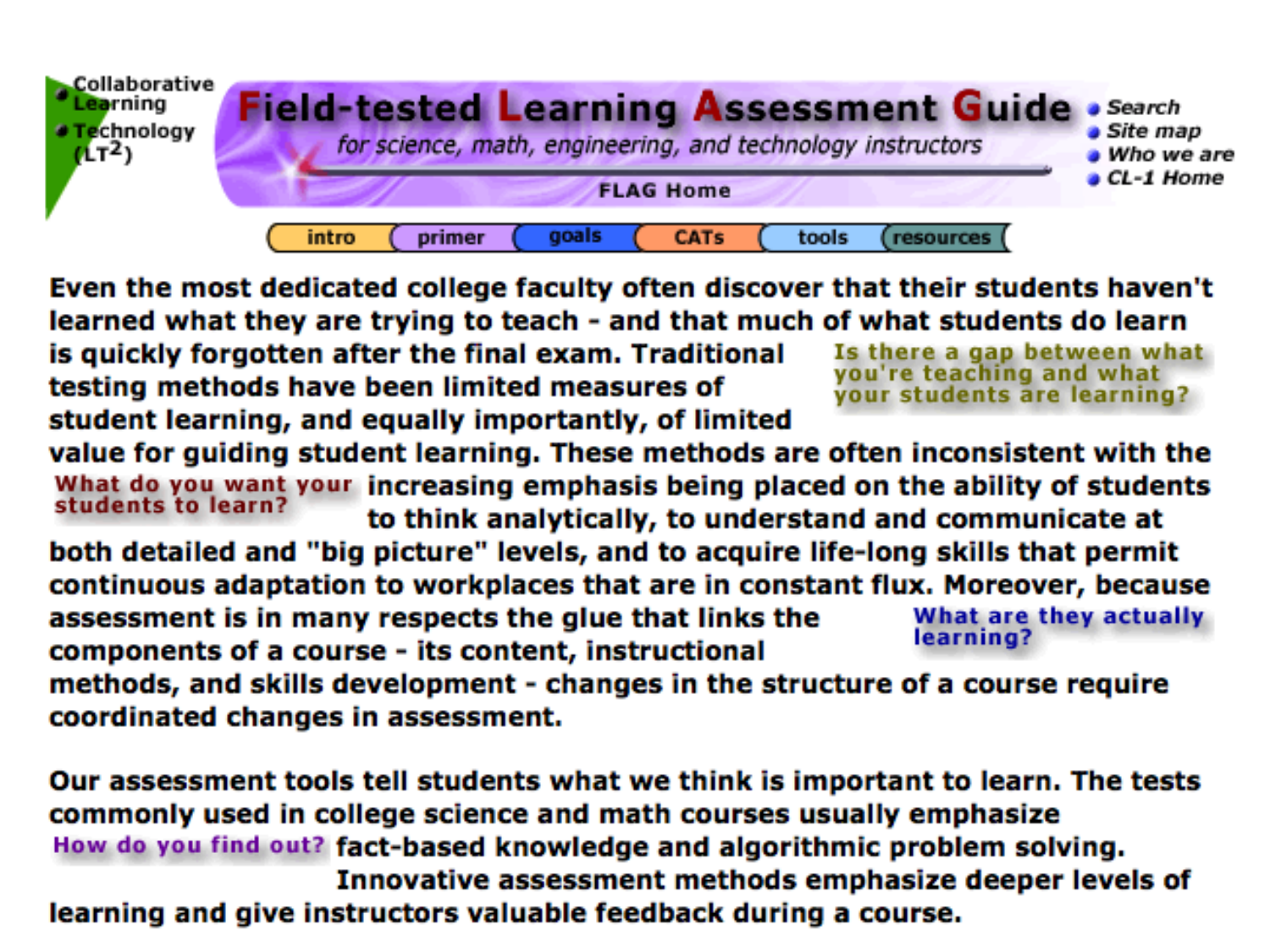### **Classroom Assessment Techniques**

- When might you use them?
	- end of class reflection
	- midclass break
	- beginning of class review

• Practice with a topic that should go well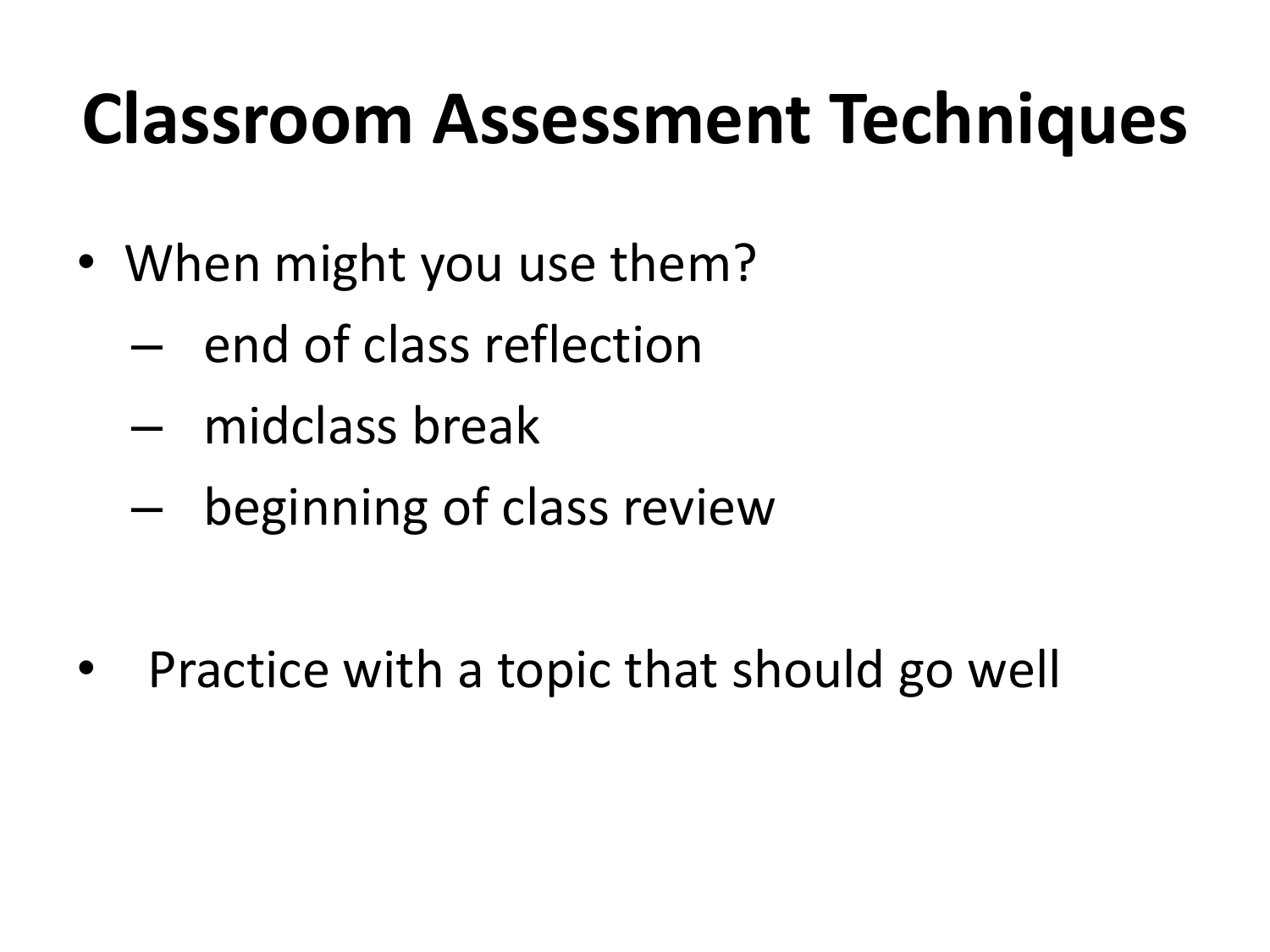#### **FACULTY FOCUS** HIGHER ED TEACHING STRATEGIES FROM MAGNA PUBLICATIONS

#### **Using Classroom Assessment Techniques: A Proactive Approach for Online Learning**

By Emily Bergquist and Rick Holbeck

There are two main forms of assessment often used within the online classroom. Both formative and summative assessments evaluate student learning and assist instructors in guiding instructional planning and delivery. While the purpose of a summative assessment is to check for mastery following the instruction, formative assessment focuses on informing teachers in ways to improve student learning during lesson delivery (Gualden, 2010). Each type of assessment has a specific place and role within education, both traditional and online.

To reach higher efficiency and success, formative assessments such as Angelo and Cross' (1993) Classroom Assessment Techniques (CATs) can be used to check for student understanding prior to the summative assessment within the online classroom. The following strategies have been found to be both simple and effective for both the instructor and student in online modalities.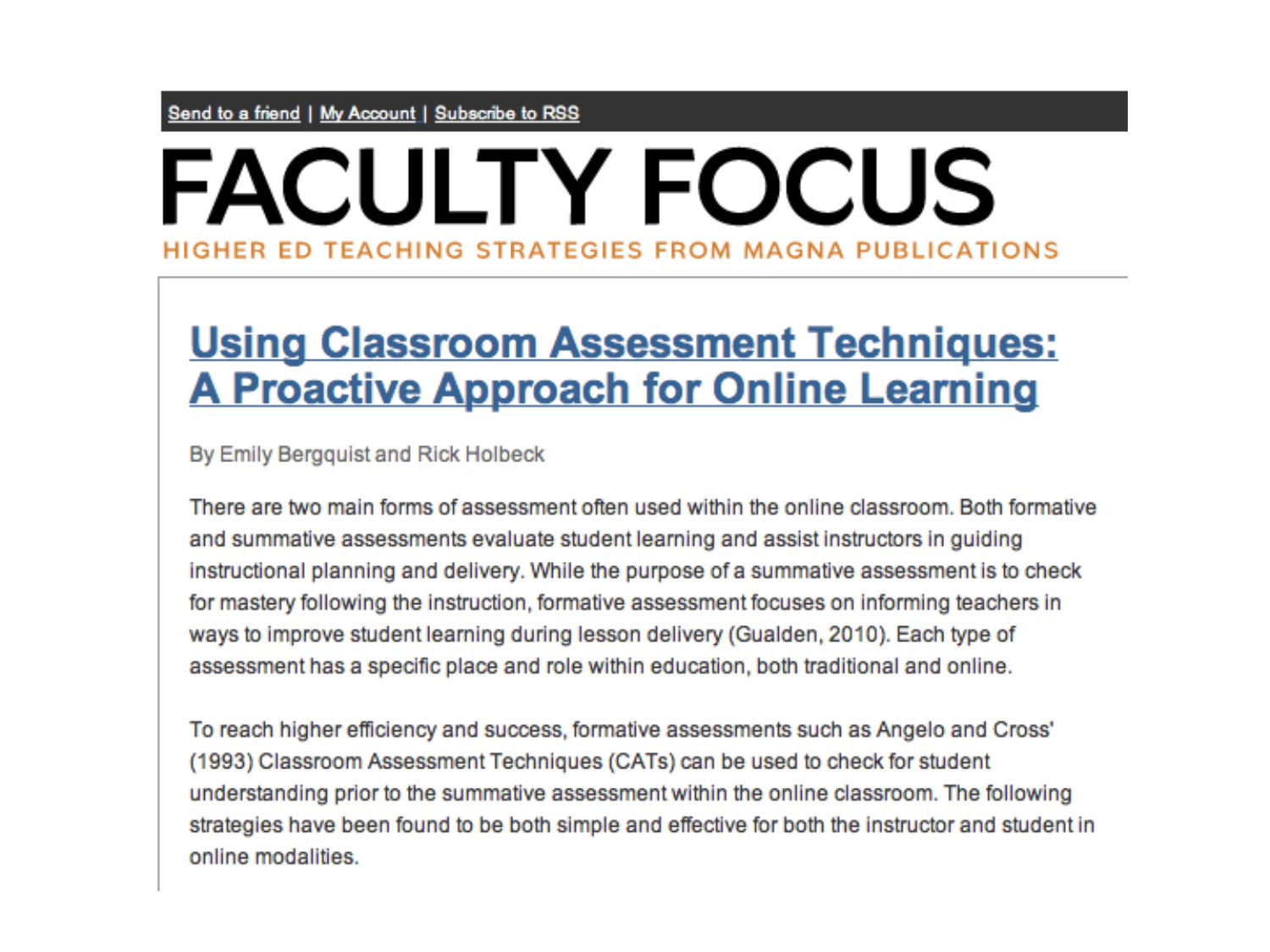## **Out-of-Classroom Assessments**

Multiple Choice Quizzes in D2L

- Check prior knowledge, find misconceptions
	- set up to provide feedback, see how many attempts required
- Check completion of reading assignments
- Pre-homework feedback
- "Just in time" testing of prerequisite material
- Pre-lab assignments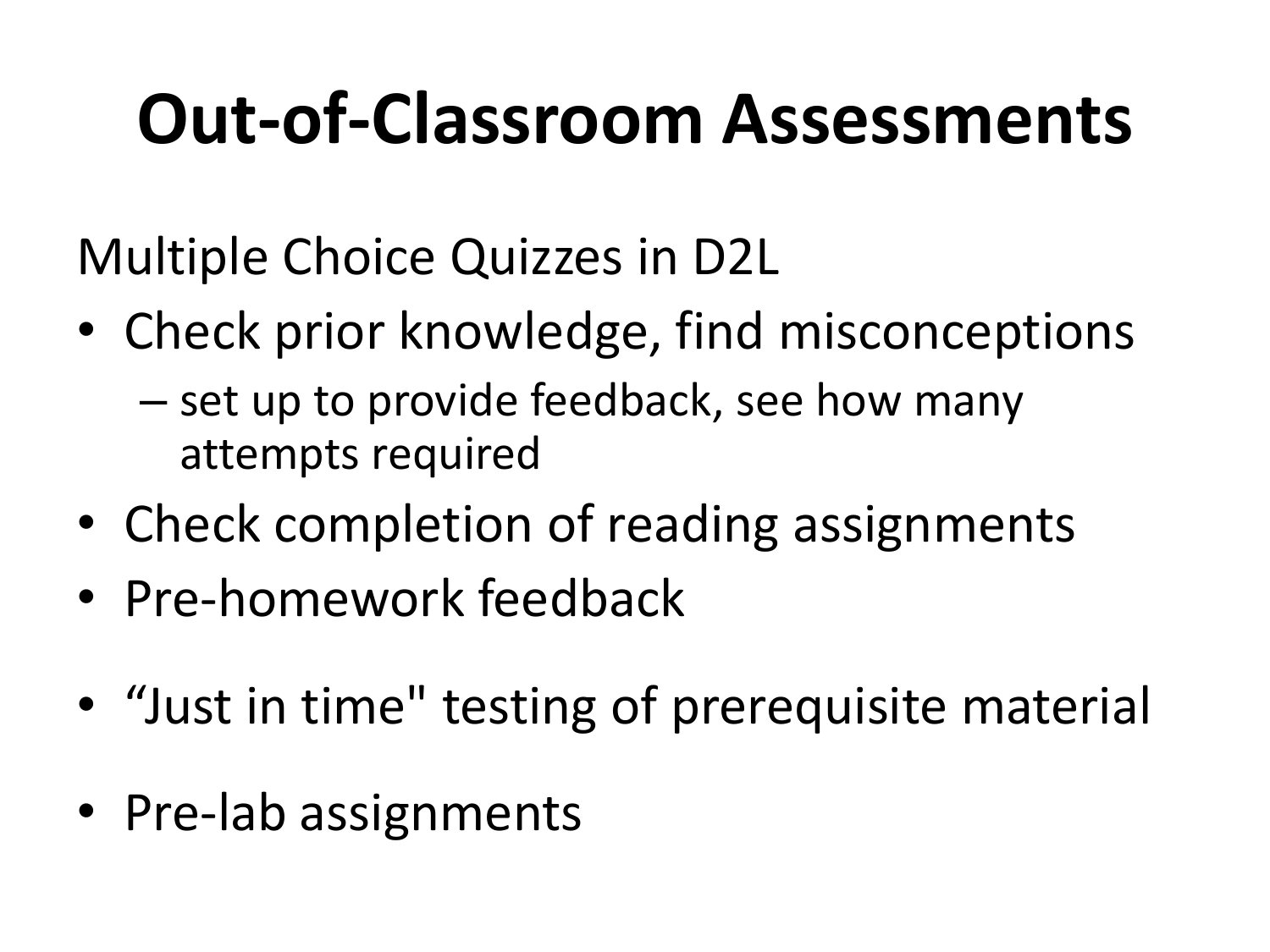#### **Course and Program Assessment**

• Major learning goals

–might not all be checked each semester

- Some professional organizations have standards
- Can use both graded and ungraded work
- Rubrics simplify evaluation process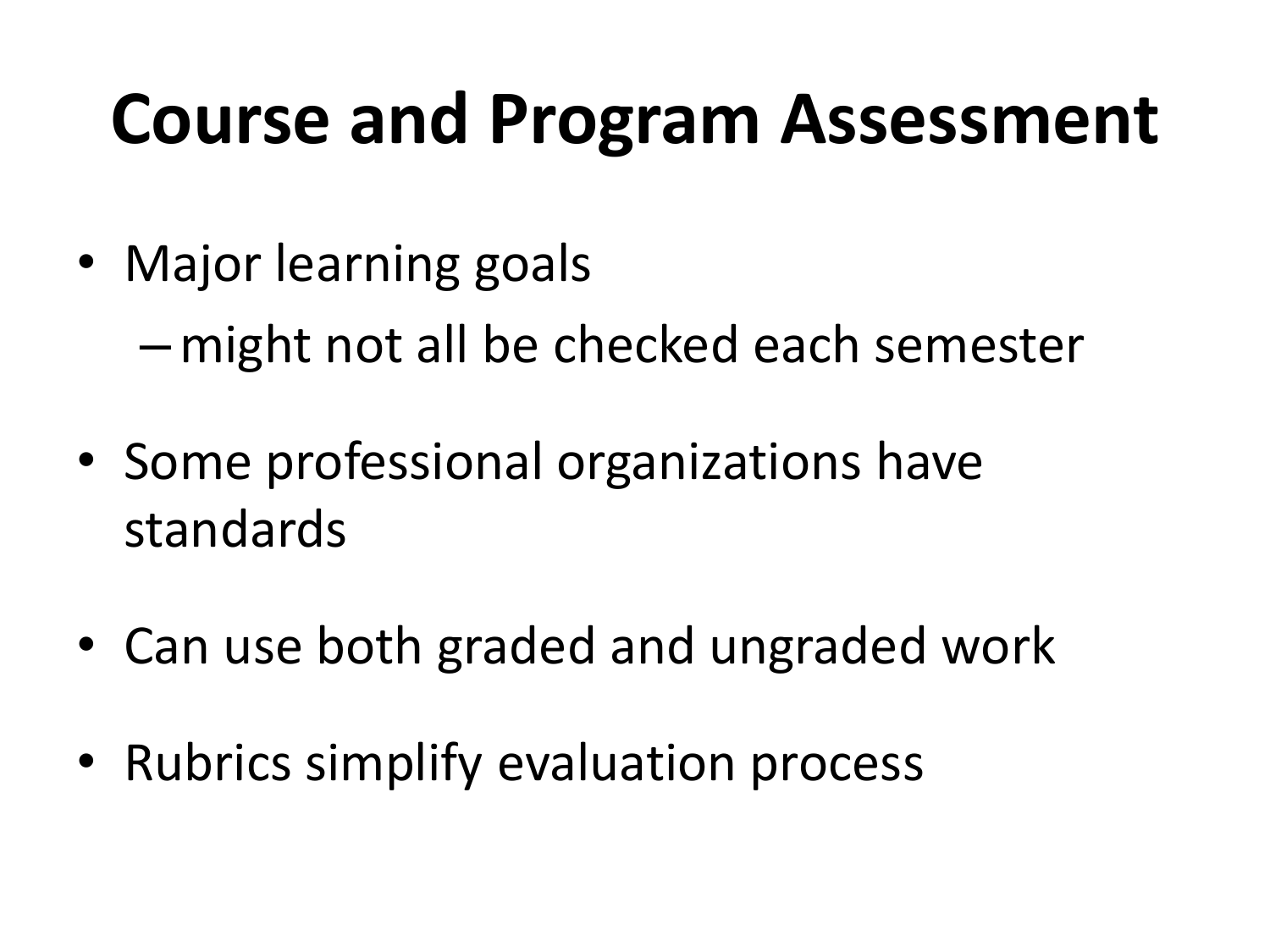## **Rubric Examples**

- **RUBRIC** (b) an ability to design and conduct experiments, as well as to analyze and interpret data
- **RUBRIC** (g-oral) an ability to communicate effectively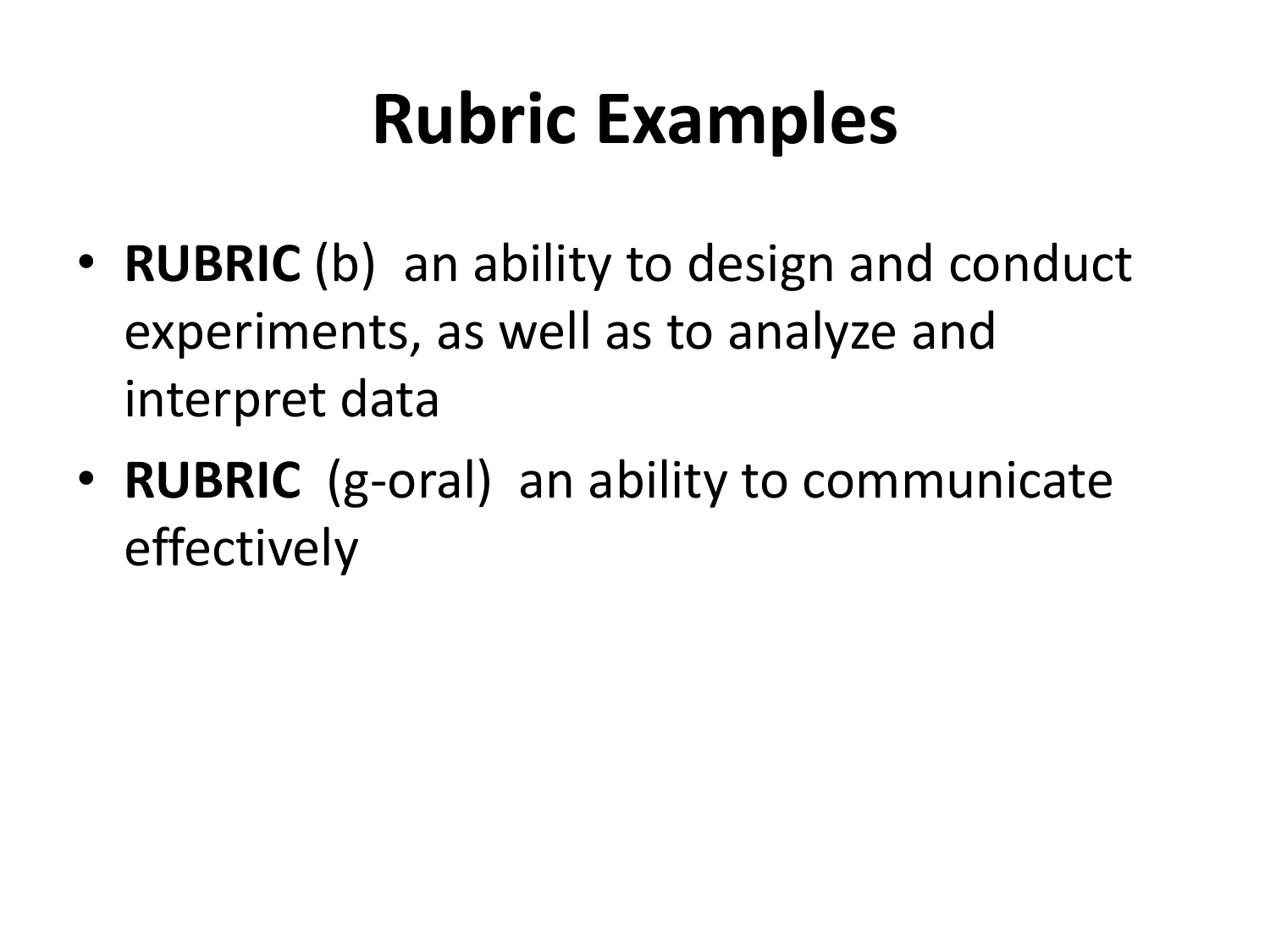## **Rubric: Design Experiments**

|        | Assumptions are incorrect. Engineering        |
|--------|-----------------------------------------------|
| point  | problems incorrectly identified. Experimental |
|        | design will not answer the question.          |
|        | Experimental design was not valid, but        |
| points | assumptions were correct.                     |
| 3      | Experimental design was valid but some        |
| points | assumptions were incorrect.                   |
| 4      | Experimental design was valid and assumptions |
|        | were correct.                                 |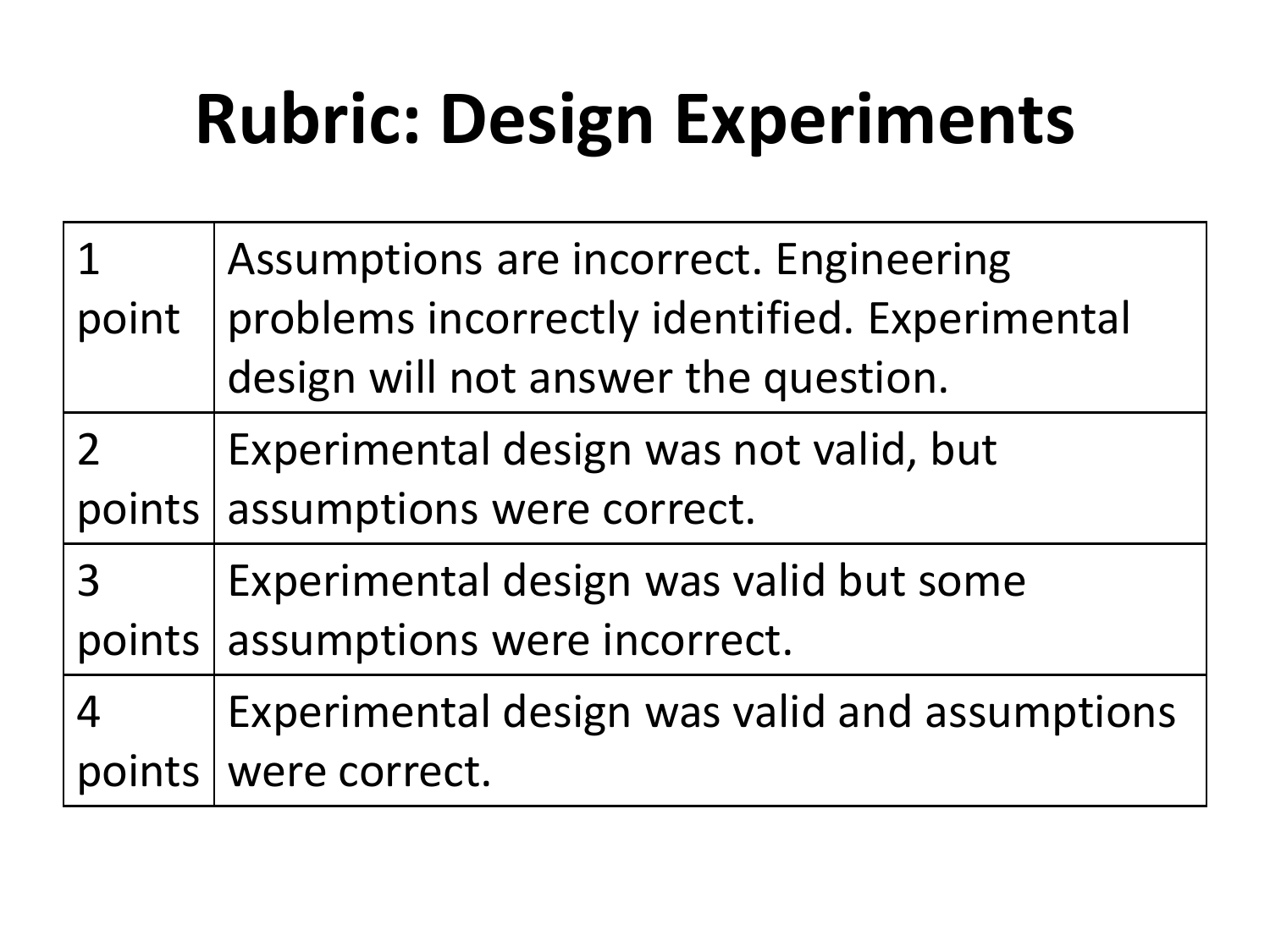From: Rick Reis <reis@stanford.edu> Subject: TP Msg. #1274 Quantitative Assessment Methods Date: September 26, 2013 8:33:38 PM CDT To: tomorrows-professor <tomorrows-professor@lists.stanford.edu>

A traditionally favored type of research design that has influenced outcomes-based assessment methodology is quantitative assessment. Quantitative assessment offers a myriad of data collection tools including structured interviews, questionnaires, and tests. In the higher education setting, this type of design is found in many nationally employed assessment tools ..., but can also be locally developed and used to assess more specific campus needs and student learning outcomes.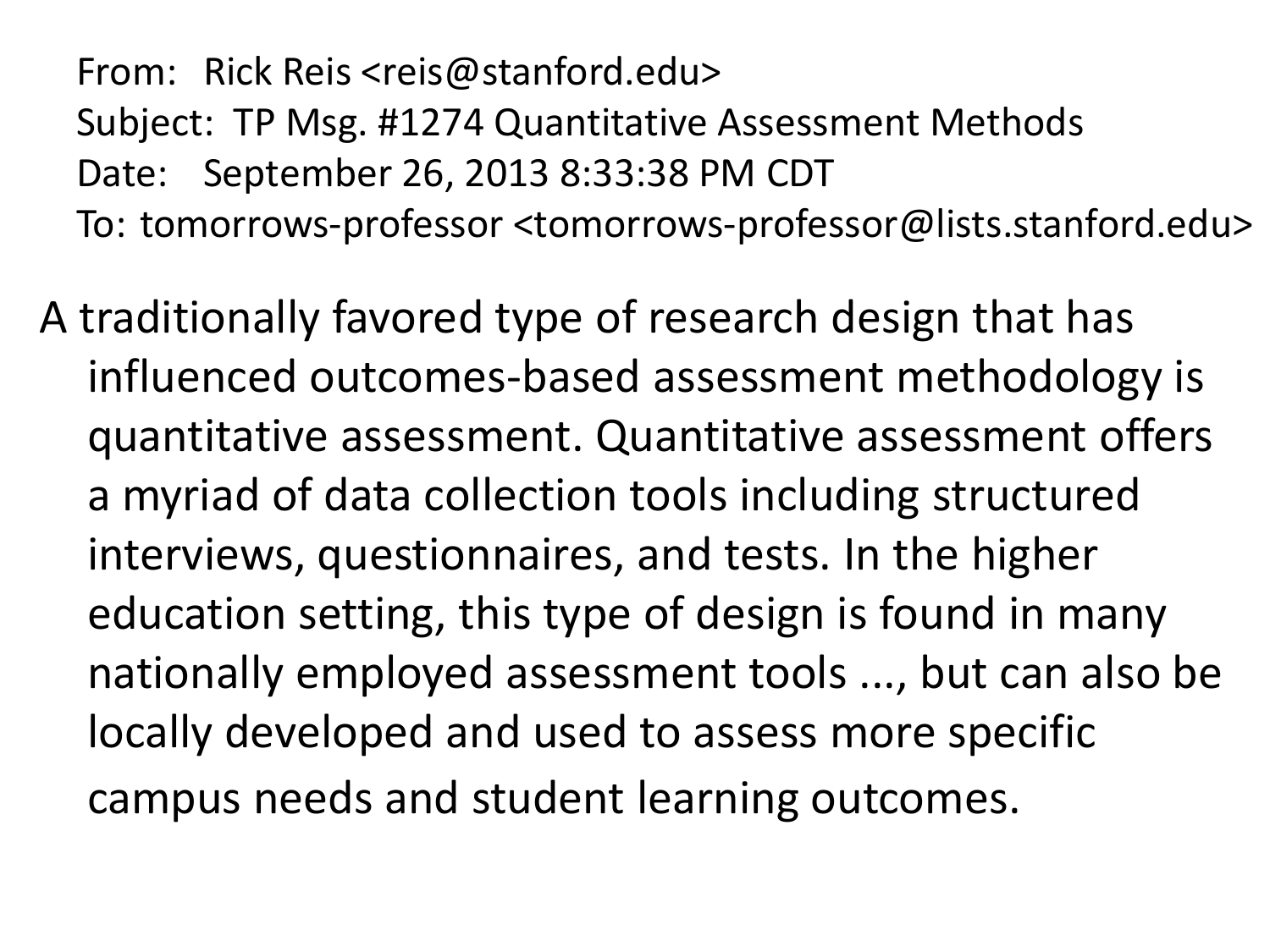#### **TP Msg. #1274 Quantitative Assessment Methods**

The posting below looks at various uses for quantitative assessment techniques in higher education. It is from *Chapter 4, Assessment Methods, in the book, Demonstrating Students Success: A Practical Guide to Outcomes-Based Assessment of Learning and Development of Learning and Development in Student Affairs*, by Marilee J. Bresciani, Megan Moore Gardner, and Jessica Hickmott. Copyright © 2013 by Stylus Publishing, LLC. Reprinted with permission.

Regards, Rick Reis reis@stanford.edu

UP NEXT: What's "Best" in Our Practices? (in teaching and learning)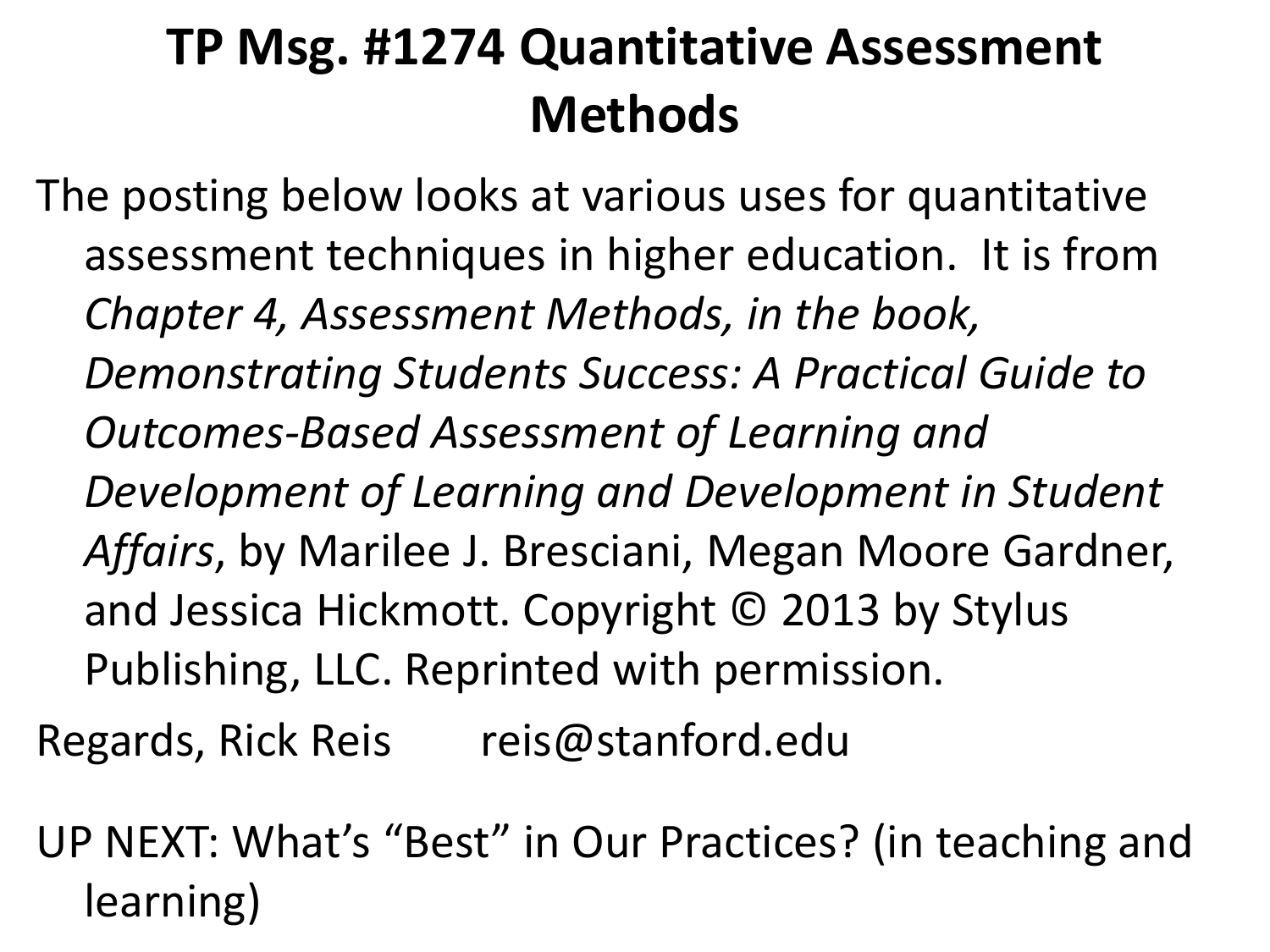### **Tomorrow's Professor**

"Desktop faculty development 100 times per year." Over 49,500 subscribers at over 850 institutions in more than 100 countries

TOMORROW'S PROFESSOR(sm) eMAIL NEWSLETTER http://cgi.stanford.edu/~dept-ctl/cgi-bin/tomprof/postings.php

Archives of all past postings can be found at: http://cgi.stanford.edu/~dept-ctl/cgi-bin/tomprof/postings.php

Sponsored by Stanford Center for Teaching and Learning http://ctl.stanford.edu

> Check out the Tomorrow's Professor Blog at: http://derekbruff.org/blogs/tomprof/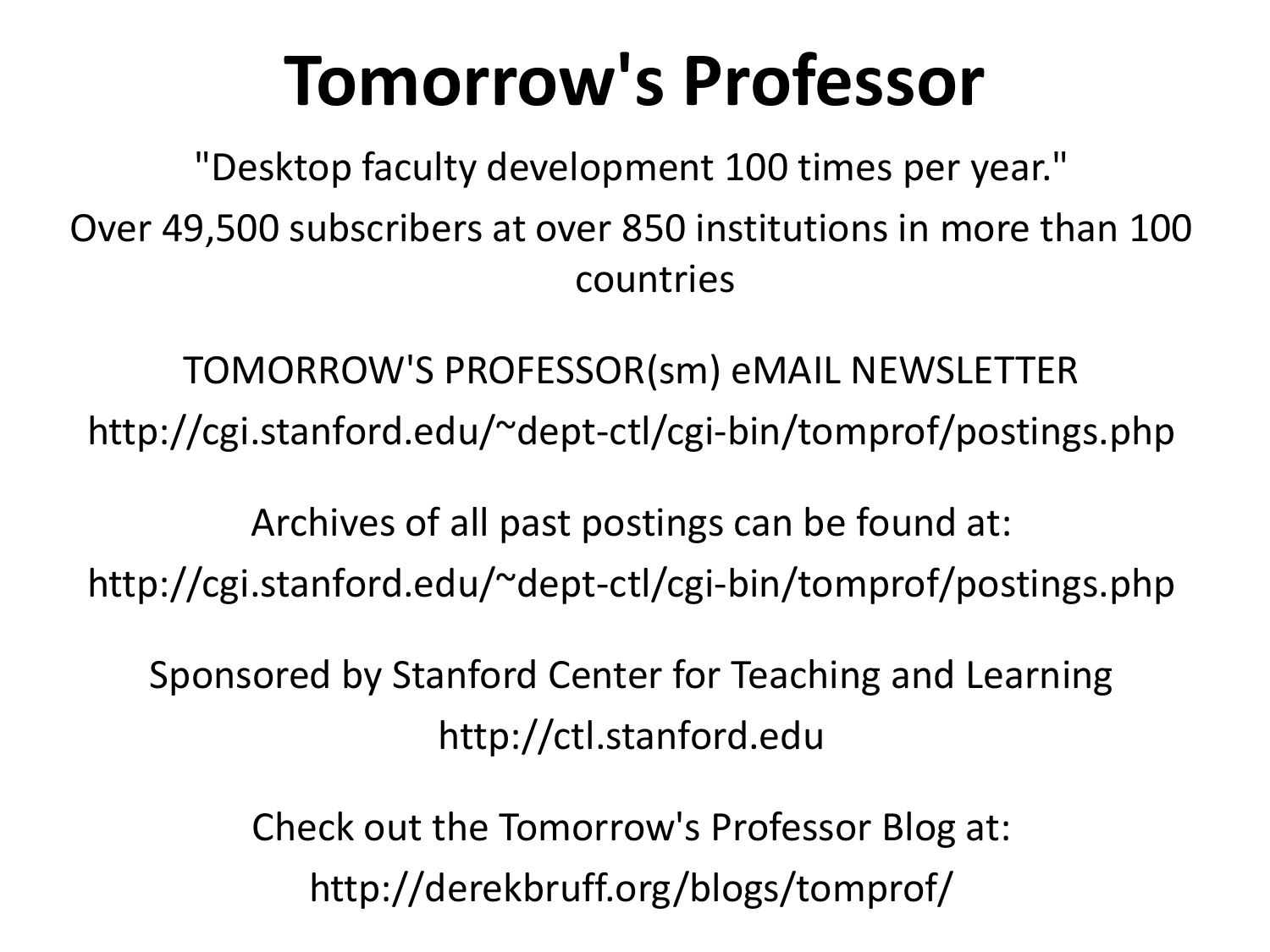## **The Scholarship of Teaching and Learning (SoTL)**

• Formal study of what happens in classrooms

- Research questions
	- –What works?
	- –What is going on?

• Institutional Research Board must approve project design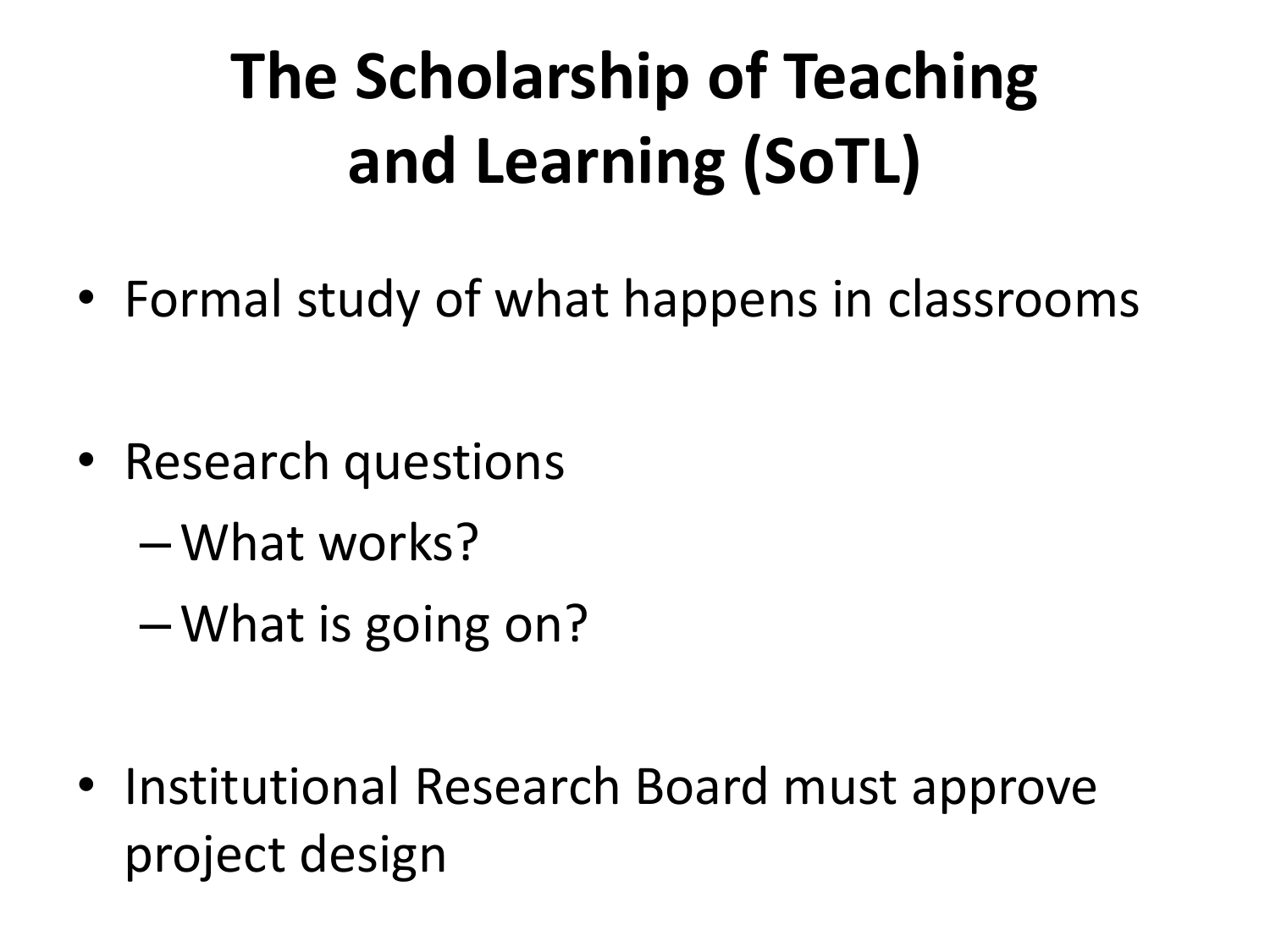### **Data Collection Methods**

• Survey

• Interview, focus group, written reflections

• Think aloud

• Observation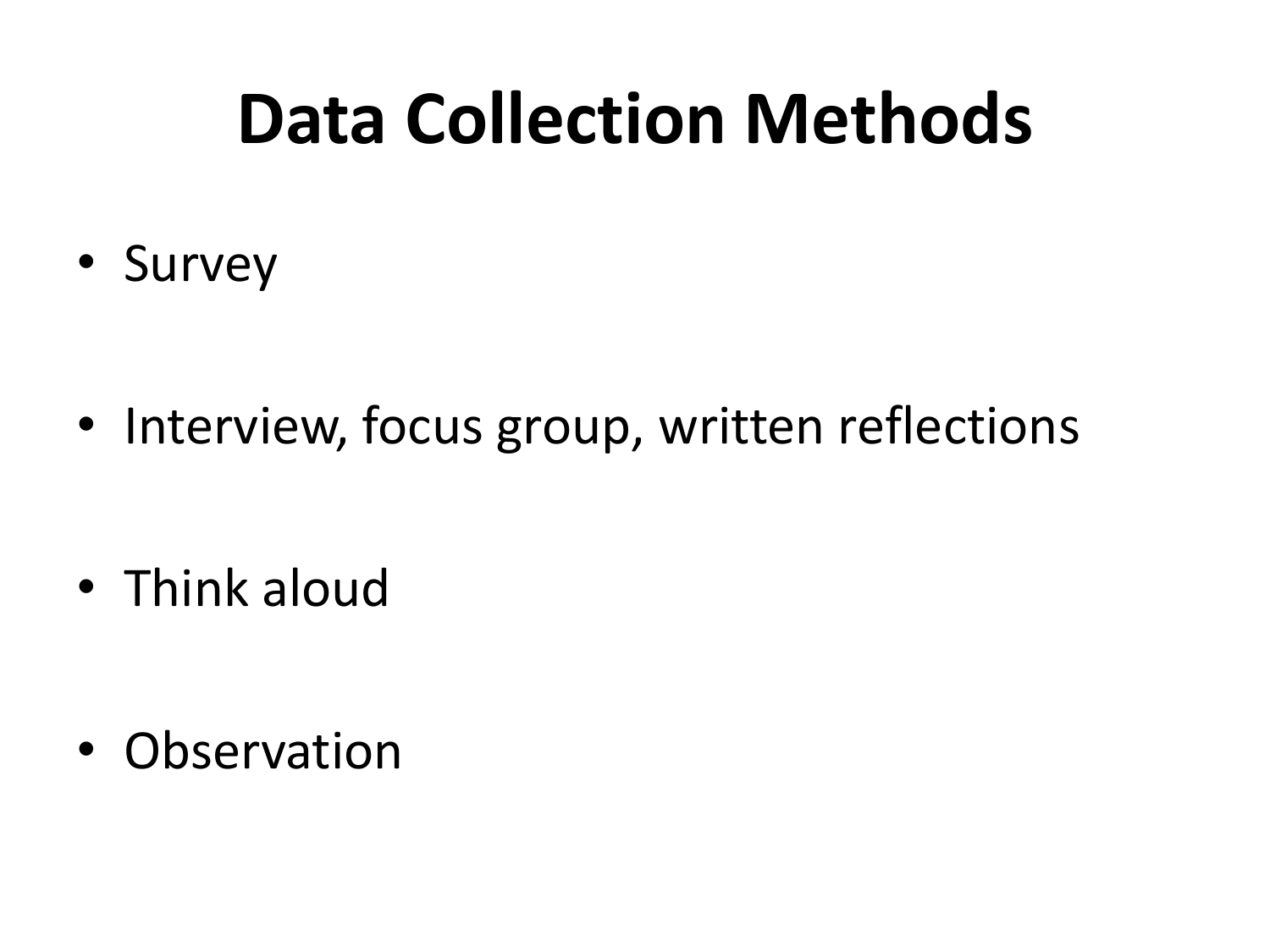### **Campus and System Support for SoTL**

• Campus centers for teaching and learning

- UW System Office of Professional and Instructional Development (OPID)
	- Spring Faculty College
	- –Wisconsin Teaching Fellows & Scholars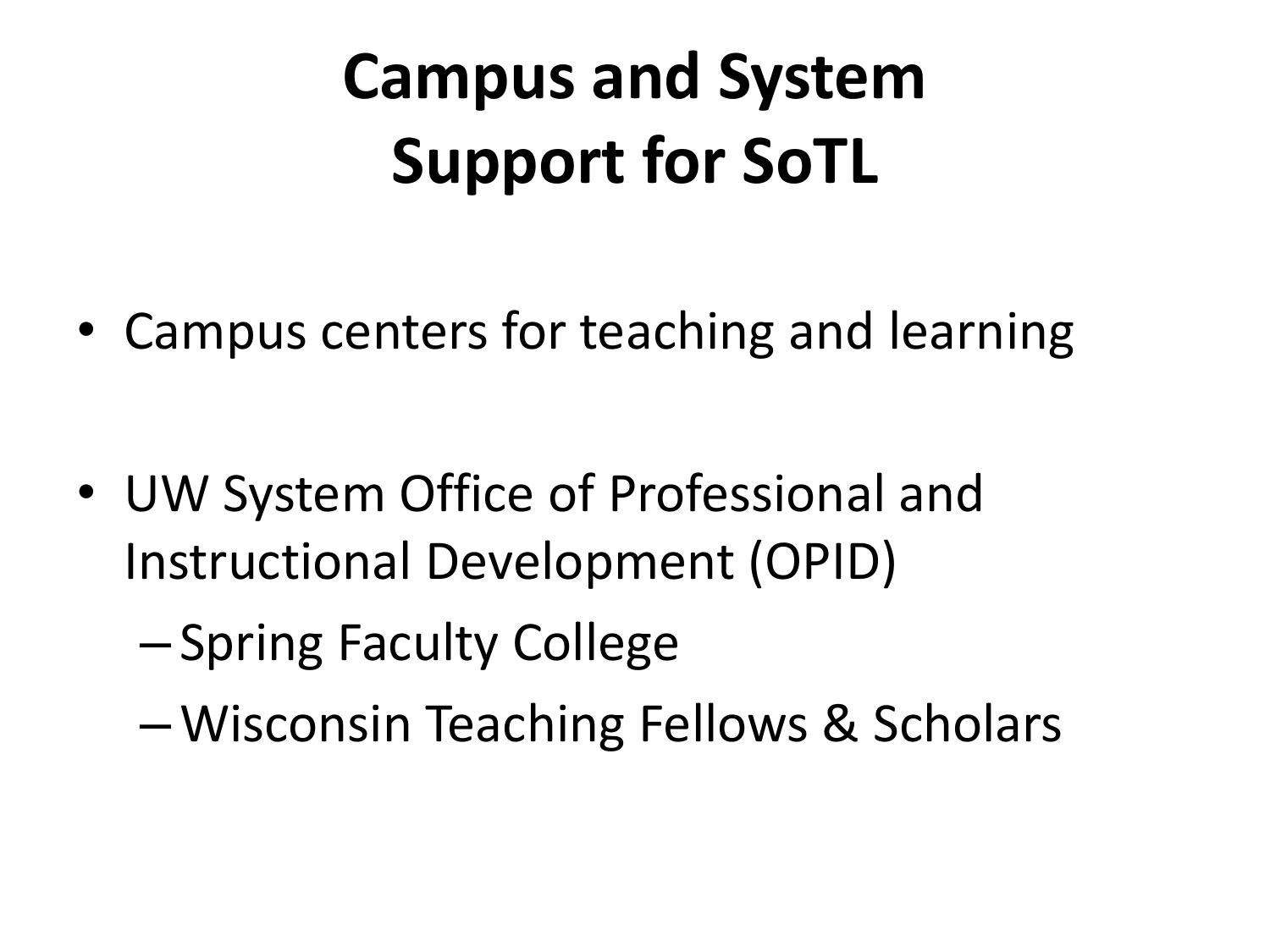# **Reflections on Multiple Ways of Learning Science**

- Do students recognize the learning that results from participation in different course components?
- Which learning methods do they think are more effective for particular learning objectives?
- Are their perceptions influenced by their preferred learning styles?
- How well are students able to judge their own learning?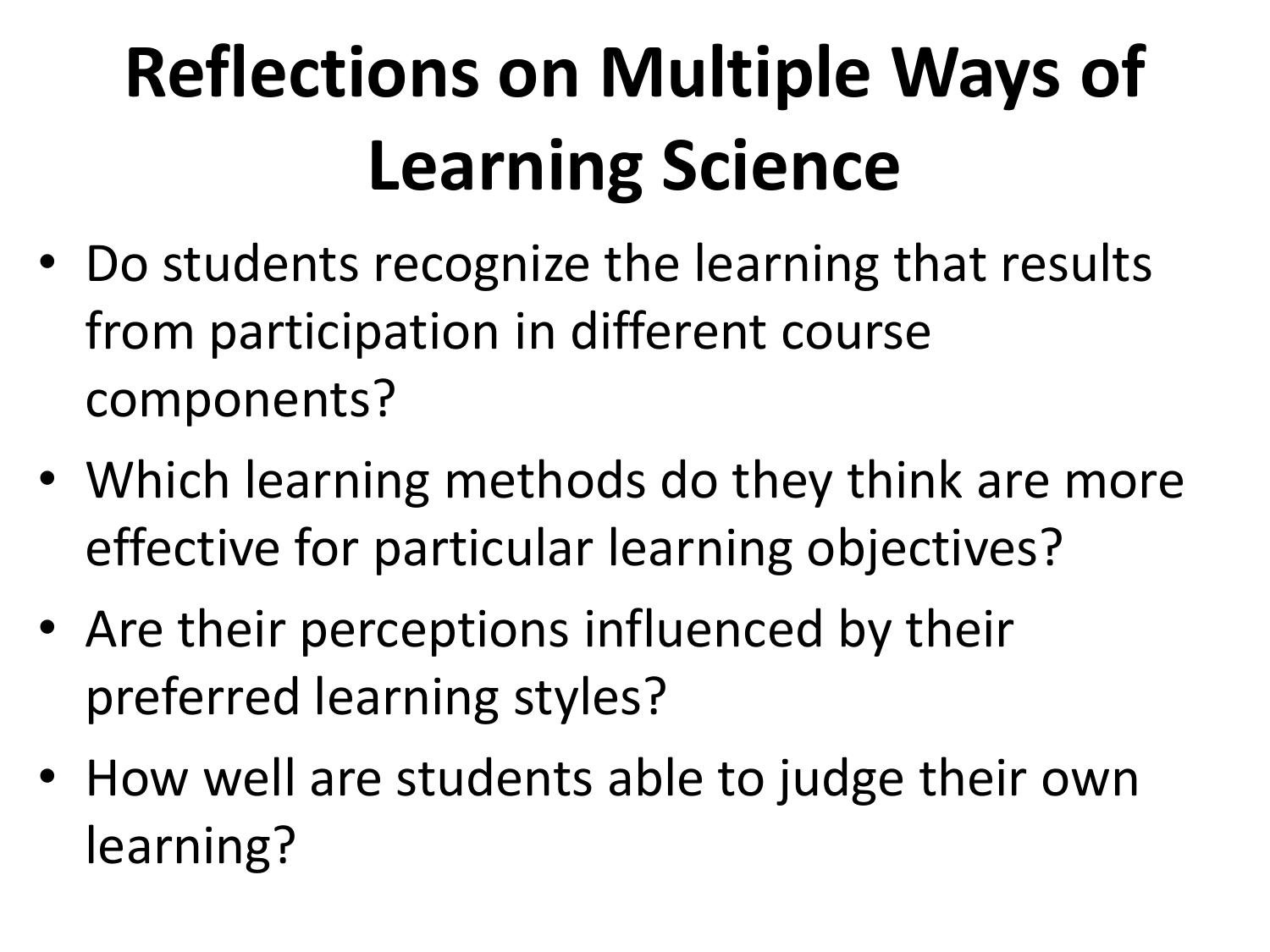#### **Can Pen Tablets Be Used to Improve the Performance of Place-Bound Engineering Students?**

Dale N. Buechler, Ph.D. Dept. of Electrical Engineering Univ. of Wisconsin-Platteville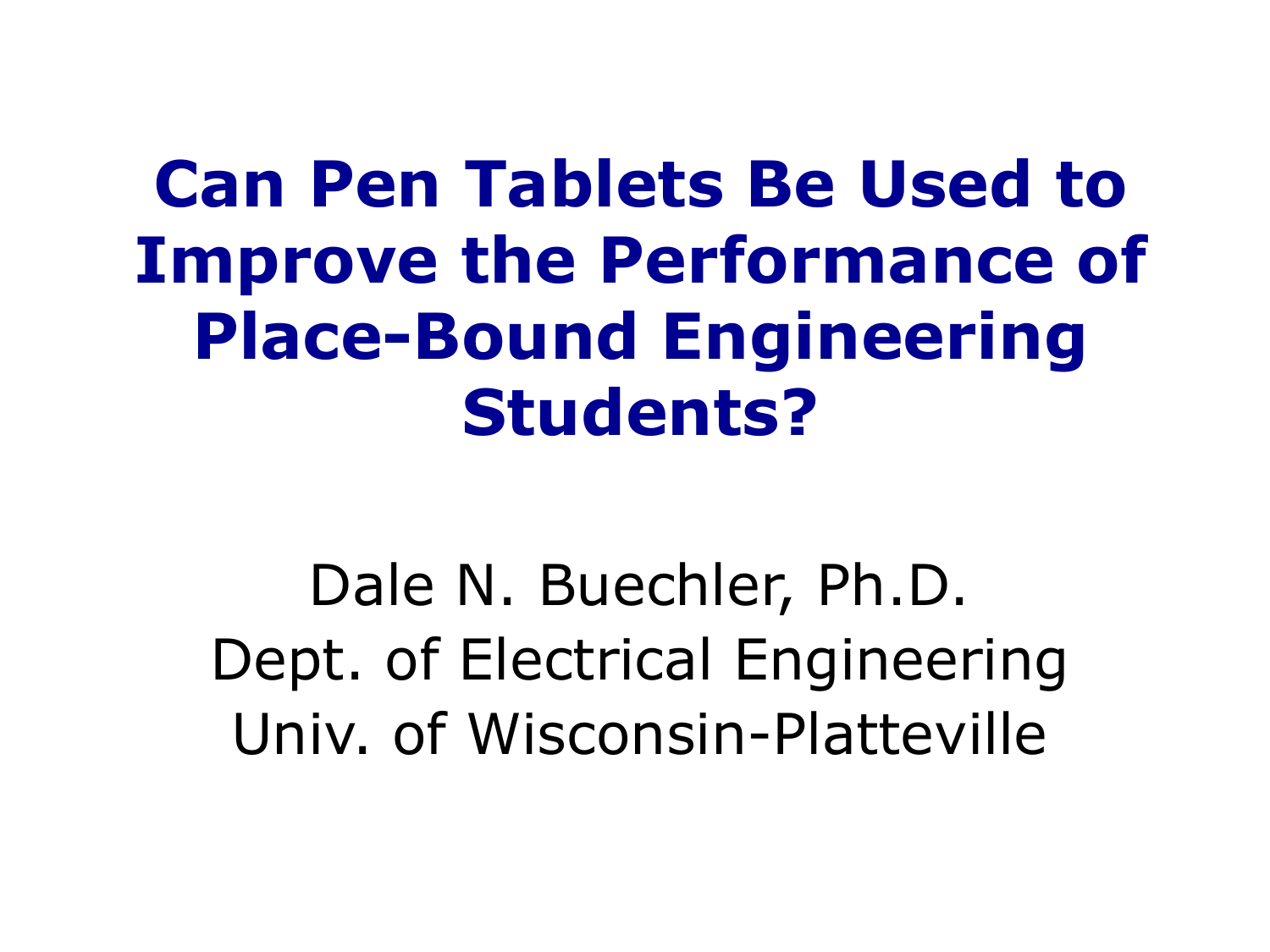#### **Pilot Study Details**

#### Each Study Participant received:

- Pen tablet for semester
- Tutorial on tablet use

#### Each Study Participant agreed to:

- Complete two think-aloud sessions with instructor
- Complete an end of the semester survey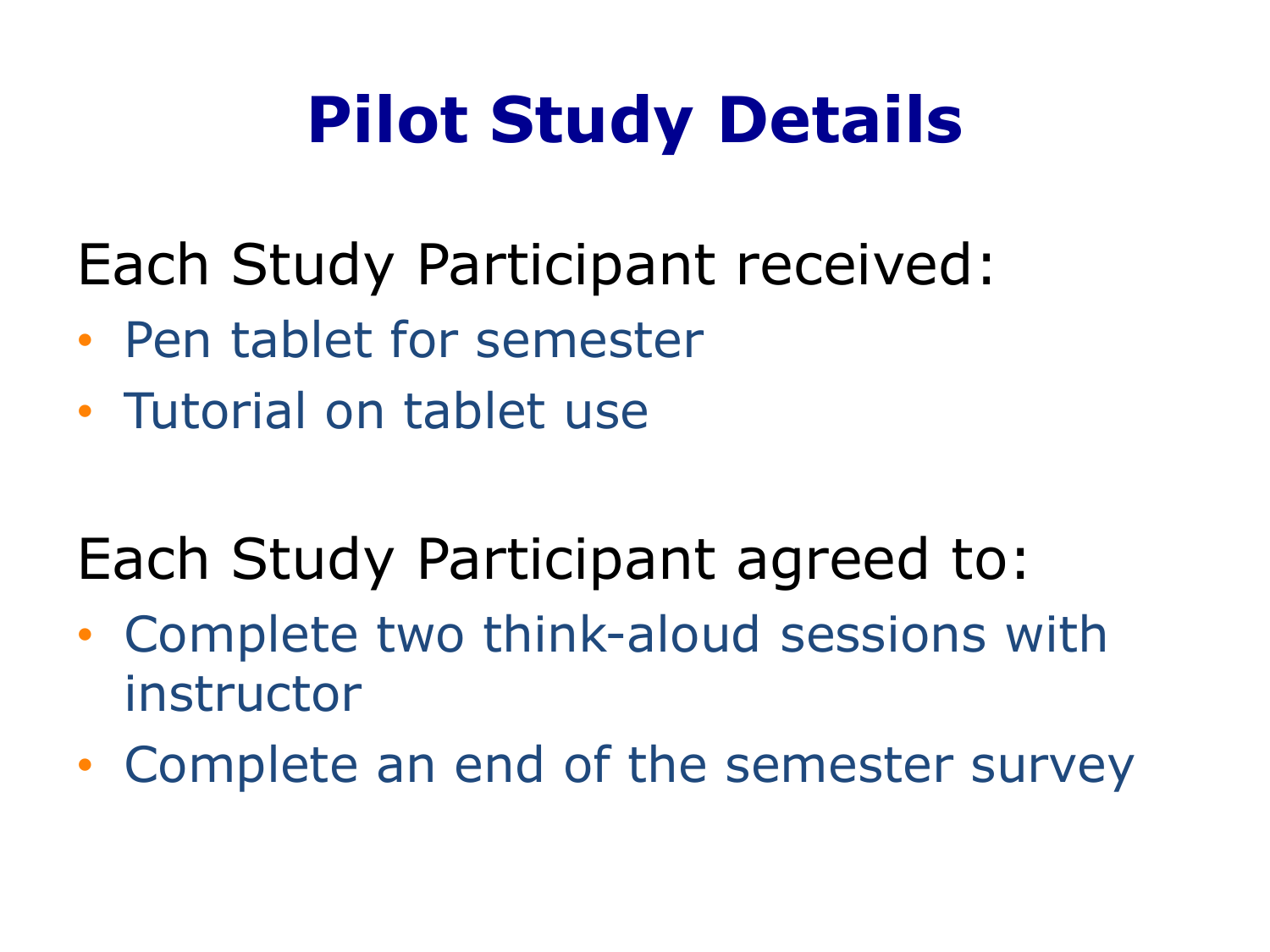#### **Think-Aloud Sessions**

Troublesome concepts during the past two offerings of analog electronics selected for think-aloud sessions in lieu of homework

- On-line meeting of student and instructor
- Student solves problem on electronic whiteboard using the pen tablet
- Student verbally explains each step during the solution of the problem
- Instructor questioning/feedback provided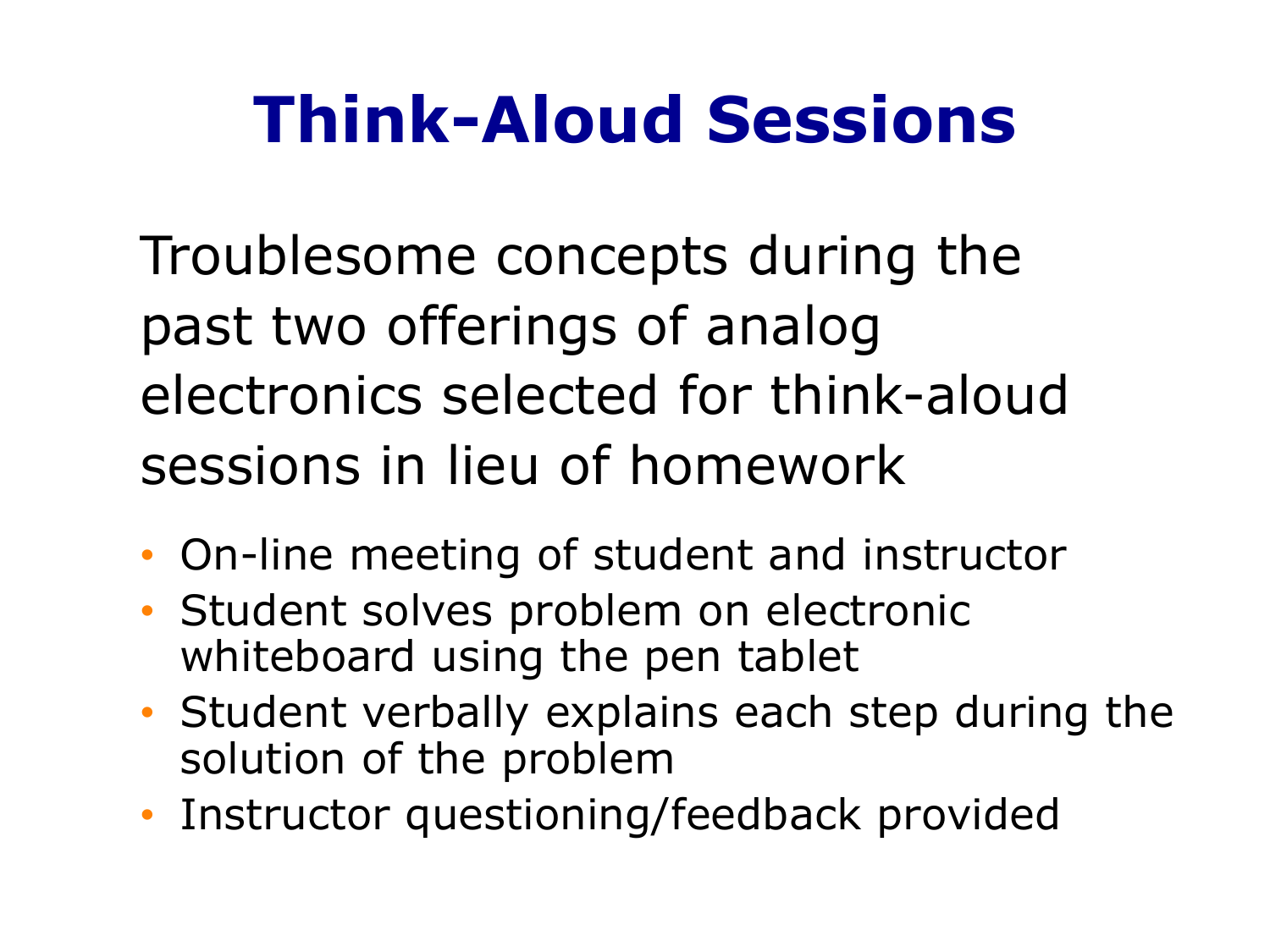#### **Sample Online Session**



 $C_{eq} = 2.6488pF$  $C$  $n = 3.648$   $pF = C_{95} + C_{9}l(1 + g_{m}(R_{L}||R_{B}||r_{q}))$  $R_{eq} = 50k$ <br> $F_H = 872,368H_Z$ <br> $2\tan \theta_{eq} = (\frac{1}{2})50k \rightarrow R_{eq} = 7.33,333k$ 



器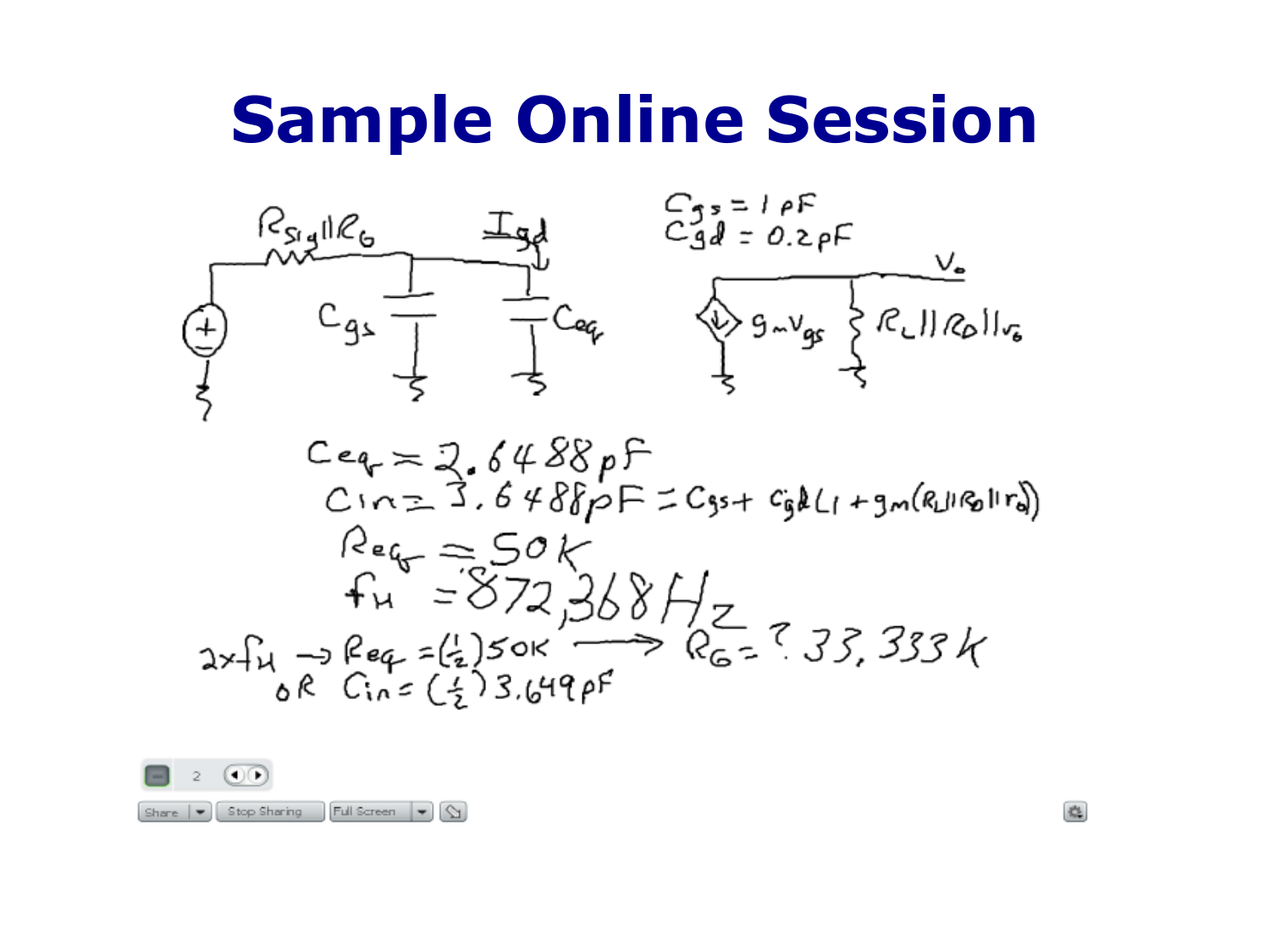#### **Think-Aloud Results**

- Quiz over 1<sup>st</sup> think-aloud material
	- Highest Avg. Quiz Score of Semester 80.83% (69.79% avg on other quizzes)
- Final Exam Problem over 2<sup>nd</sup> think-aloud material
	- 96.1% Problem Average
	- 72.1% and 76.7% prior exam averages on same topic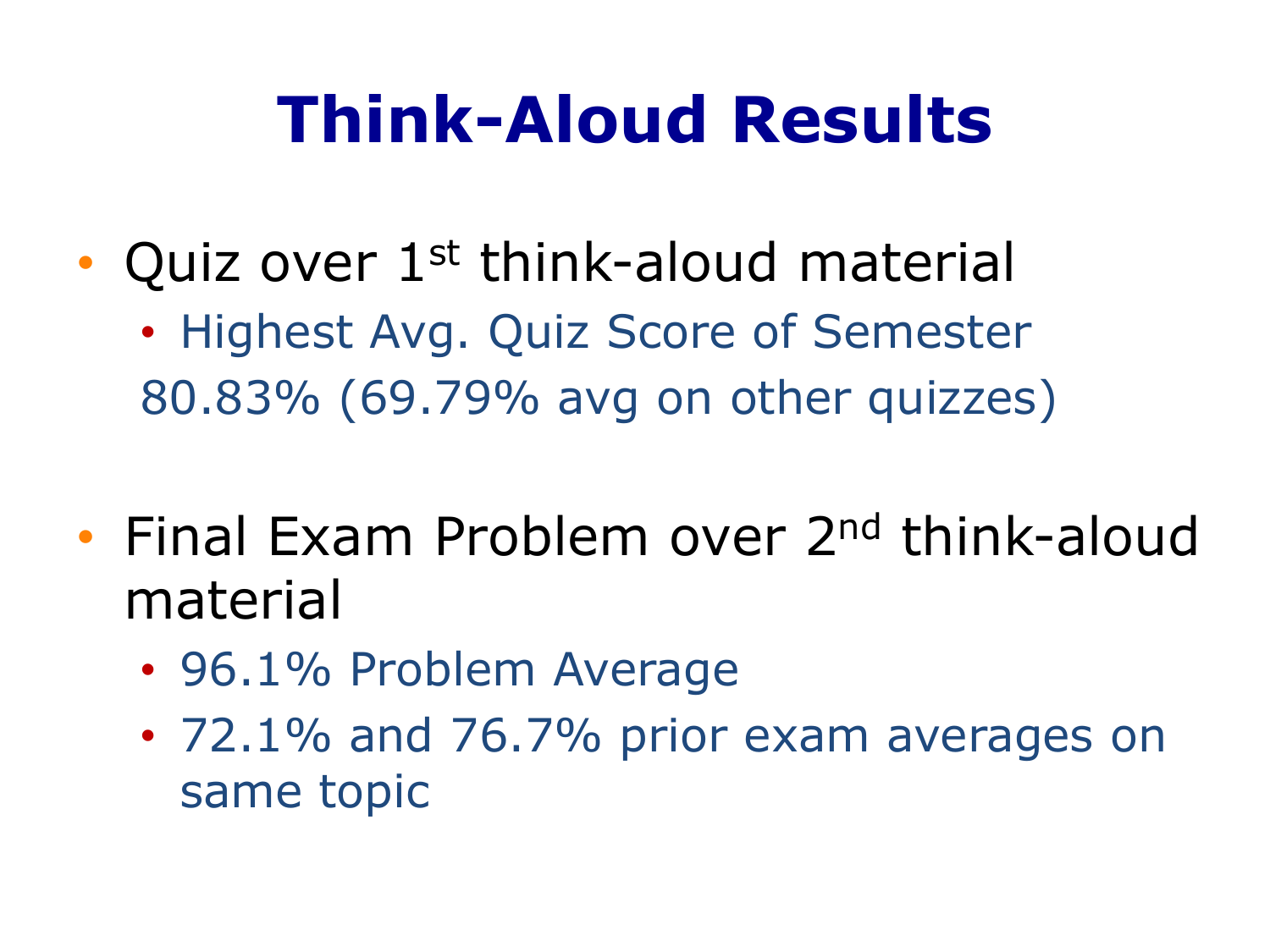#### **Survey Results (Likert Scale)**

 $n = 6$ , 50% trad. /50% non-trad. 66.7% working over 20 hours/week

Pen tablets useful in this course 33.3% SA, 50% A, 16.7% N Pen tablets useful in future distance courses 83.3% SA, 16.7% N Think alouds should be used in future courses

66.7% SA, 33.3% A